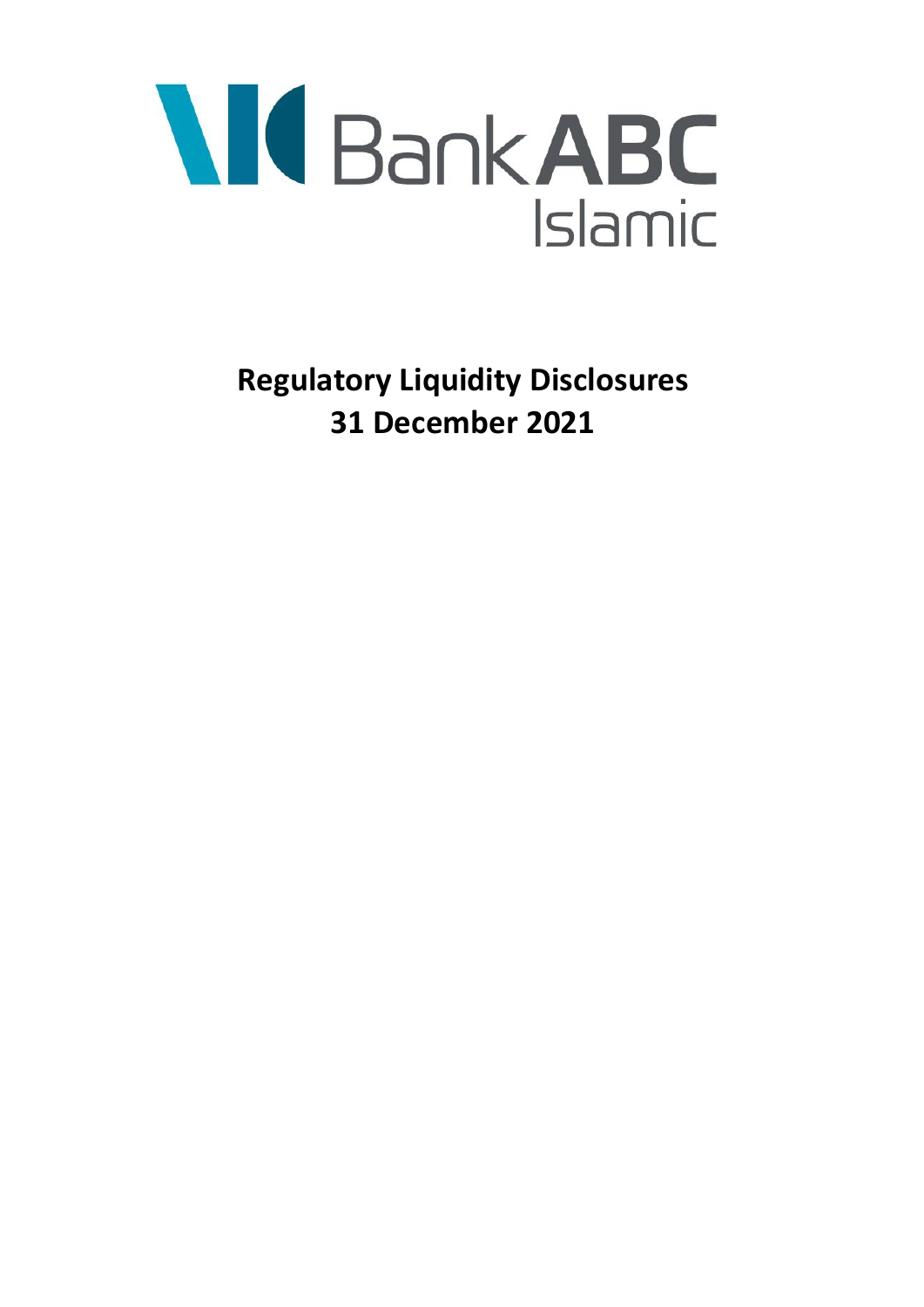# **Bank ABC Islamic**

Regulatory Liquidity Disclosures

### **Liquidity Coverage Ratio (LCR) for the period ended 31st December 2021**

## *Introduction*

In June 2019, the Central Bank of Bahrain (CBB) issued the regulations to banks operating in Bahrain on the reporting of the Liquidity Coverage Ratio (LCR) as part of the Basel III reforms.

The main objective of the Liquidity Coverage Ratio (LCR) is to promote the short-term resilience of the liquidity risk profile of banks by ensuring that they have sufficient level of high-quality liquid assets (HQLA) to cover net outflows and survive a significant stress scenario lasting for a period of up to 30 calendar days. Under the requirements, the Bank is required to maintain an LCR requirement of at least 100% on a daily basis.

To partially counteract the impact of the delayed loan settlements, the CBB provided banks with additional reliefs in Q1 2020 by reducing the minimum LCR requirement from 100% to 80%, and by reducing the regulatory reserve requirements until 31st December 2021. The Bank continued to meet the original minimum LCR of 100% at all times.

## *High Quality Liquid Assets (HQLA) Portfolio*

HQLA eligible securities, fall into three categories: Level 1, Level 2A, and Level 2B liquid assets. Level 1 liquid assets, which are of the highest quality and deemed the most liquid is subject to no or little discount (or haircuts) to their market value and may be largely used without limit in the liquidity buffer. Level 2A and 2B securities are recognised as being relatively stable and reliable sources of liquidity, but not to the same extent as Level 1 assets. LCR rules therefore set a 40 per cent composition cap on the combined amount of Level 2A and Level 2B securities that firms may hold in their total eligible liquidity buffer. Level 2B liquid assets, which are considered less liquid and more volatile than Level 2A liquid assets, are subject to large and varying haircuts and may not exceed 15 per cent of the total eligible HQLA.

## *Outflows & Inflows*

Expected outflows are generally calculated as a percentage outflow of on-balance sheet items (e.g. funding received) and off-balance sheet commitments (e.g. credit and liquidity lines) made by firms. The % of outflow varies typically by counterparties per the liquidity rules.

Expected inflows are also generally calculated as a percentage inflow on-balance sheet items and include inflows (e.g. from corporate or retail loans) that will be repaid within 30 days. To ensure a minimum level of liquid asset holdings, and to prevent firms from relying solely on anticipated inflows to meet their liquidity coverage ratio, the prescribed amount of inflows that can offset outflows is capped at 75 per cent of total expected outflows.

The cash-outflows were driven primarily by unsecured wholesale funding and inter-bank borrowings.

The Bank utilises internal Risk Appetite Statement thresholds ("RAS") which act as early warning indicators and safeguards to ensure LCR is maintained above the regulatory minimum requirements at all times.

#### *Quantitative Disclosure*

The Bank continued to maintain a strong average LCR position over the reporting period with a prudent surplus to both Board approved risk appetite and regulatory requirements. The Bank's average LCR was 222% in the year-end 2021 driven by stable HQLA holdings and lower net cash outflows, reflecting the Group's focus on high-quality liquid assets and aligned with overall growth in the Group's balance sheet and external liquidity environment.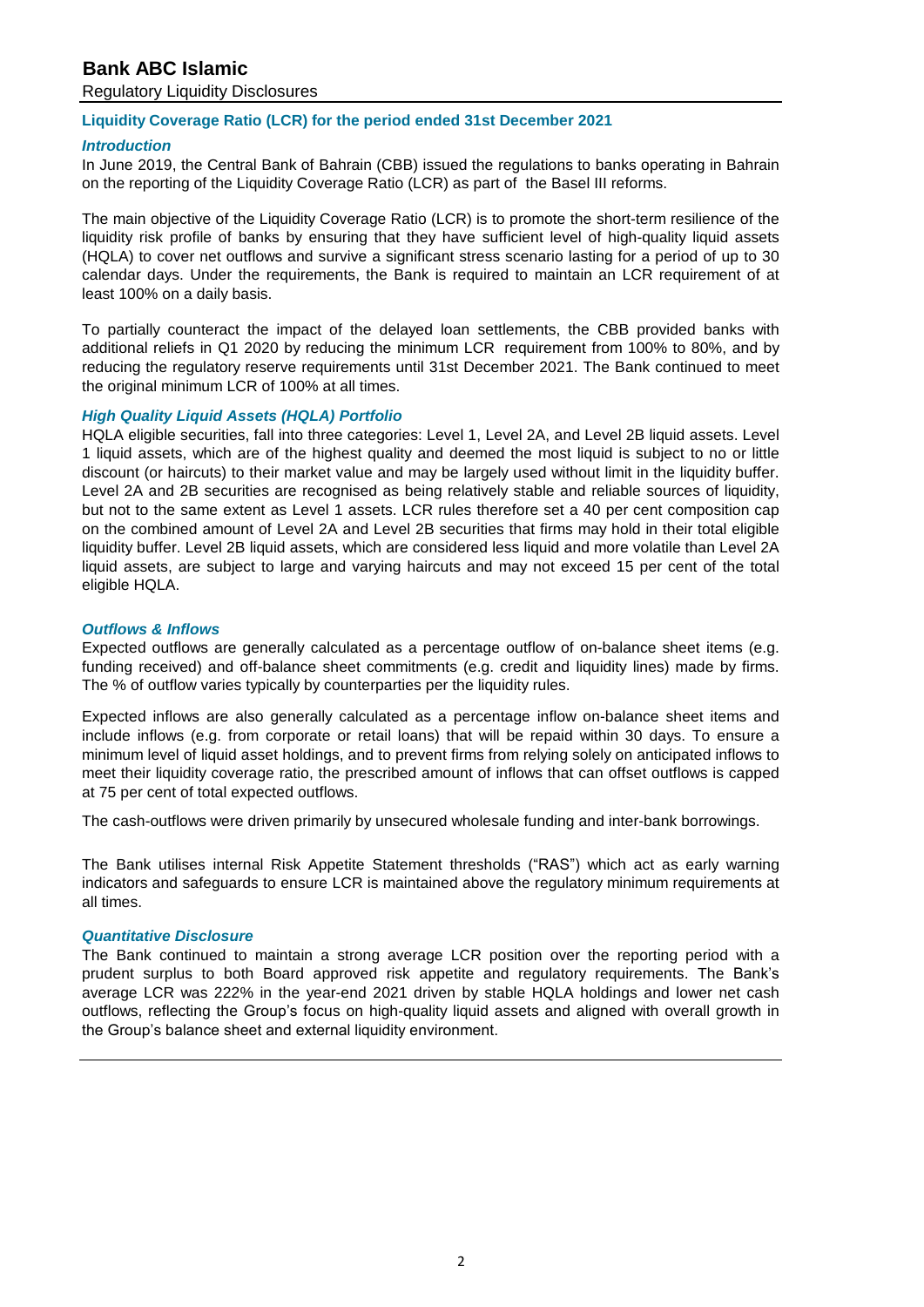# **Bank ABC Islamic**

Regulatory Liquidity Disclosures

# **Liquidity Coverage Ratio (LCR) for the period ended 31st December 2021 (continued)**

# *Quantitative Disclosure (continued)*

#### *All figures in US\$ 'millions*

| <b>Total</b><br><b>Total</b><br>unweighted<br>weighted<br>value<br>value<br>(average)**<br>(average)** | Total<br>unweighted<br>value<br>(average)** | <b>Total</b><br>weighted<br>value |  |  |  |  |  |  |
|--------------------------------------------------------------------------------------------------------|---------------------------------------------|-----------------------------------|--|--|--|--|--|--|
|                                                                                                        |                                             | (average)**                       |  |  |  |  |  |  |
| <b>High-quality liquid assets</b>                                                                      |                                             |                                   |  |  |  |  |  |  |
| 1 Total HQLA<br>3,729                                                                                  |                                             | 3,609                             |  |  |  |  |  |  |
| <b>Cash outflows</b>                                                                                   |                                             |                                   |  |  |  |  |  |  |
| Retail deposits and deposits from small<br>$\overline{2}$<br>business customers, of which:             |                                             |                                   |  |  |  |  |  |  |
| Stable deposits<br>3                                                                                   |                                             |                                   |  |  |  |  |  |  |
| Less stable deposits<br>$\overline{4}$<br>292                                                          | 29<br>286                                   | 29                                |  |  |  |  |  |  |
| Unsecured wholesale funding, of which:<br>5                                                            |                                             |                                   |  |  |  |  |  |  |
| Operational deposits (all counterparties) and<br>6<br>ä,<br>deposits in networks of cooperative banks  | $\blacksquare$                              |                                   |  |  |  |  |  |  |
| $\overline{7}$<br>Non-operational deposits (all counterparties)<br>3,847<br>2,220                      | 4,508                                       | 2,455                             |  |  |  |  |  |  |
| 8<br><b>Unsecured debt</b>                                                                             | ÷,                                          |                                   |  |  |  |  |  |  |
| Secured wholesale funding<br>9<br>103                                                                  | $\overline{7}$<br>57                        | 10                                |  |  |  |  |  |  |
| 10 Additional requirements, of which:                                                                  |                                             |                                   |  |  |  |  |  |  |
| Outflows related to derivative exposures and other<br>11<br>13<br>collateral requirements              | 13<br>13                                    | 13                                |  |  |  |  |  |  |
| Outflows related to loss of funding on debt<br>12<br>٠<br>products                                     |                                             |                                   |  |  |  |  |  |  |
| 13 Credit and liquidity facilities<br>8                                                                | $\overline{2}$<br>$\mathbf{1}$              | 1                                 |  |  |  |  |  |  |
| 14 Other contractual funding obligations<br>266<br>266                                                 | 203                                         | 203                               |  |  |  |  |  |  |
| 15 Other contingent funding obligations<br>440                                                         | 22<br>470                                   | 24                                |  |  |  |  |  |  |
| 16 Total Cash Outflows<br>2,558                                                                        |                                             | 2,734                             |  |  |  |  |  |  |
| <b>Cash inflows</b>                                                                                    |                                             |                                   |  |  |  |  |  |  |
| 17 Secured lending (eg. reverse repos)<br>50                                                           | 41<br>17                                    | 12                                |  |  |  |  |  |  |
| 18 Inflows from fully performing exposures<br>1,320<br>811                                             | 1,394                                       | 886                               |  |  |  |  |  |  |
| 19 Other cash inflows<br>26                                                                            | 26<br>36                                    | 36                                |  |  |  |  |  |  |
| 1,396<br>20 Total Cash Inflows<br>878                                                                  | 1,447                                       | 934                               |  |  |  |  |  |  |
| 75%<br>Cap on cash inflows<br>1,918                                                                    | 75%                                         | 2,051                             |  |  |  |  |  |  |
| Total cash inflows after applying the cap<br>878                                                       |                                             | 934                               |  |  |  |  |  |  |

|  |                                         | <b>Total</b><br>adjusted<br>value | <b>Total</b><br>adjusted<br>value |       |
|--|-----------------------------------------|-----------------------------------|-----------------------------------|-------|
|  | 21 Total HQLA                           |                                   | 3.729                             | 3,609 |
|  | 22 Total net cash outflows              |                                   | 1,680                             | 1,800 |
|  | 23 Liquidity Coverage Ratio (%) Average |                                   | 222%                              | 201%  |

\*\* *In accordance with the CBB liquidity module, LCR presented above is a simple average of daily LCR of all working days during Q4 2021 and Q3 2021 respectively.*

*The above ratio is reported at Domestic Liquidity Group (DLG). ie, at aggregate level for Bank ABC Parent and ABC Islamic Bank. The DLG LCR ratio as at 31st December 2021 was 217.5% (30th September 2021: 379%)*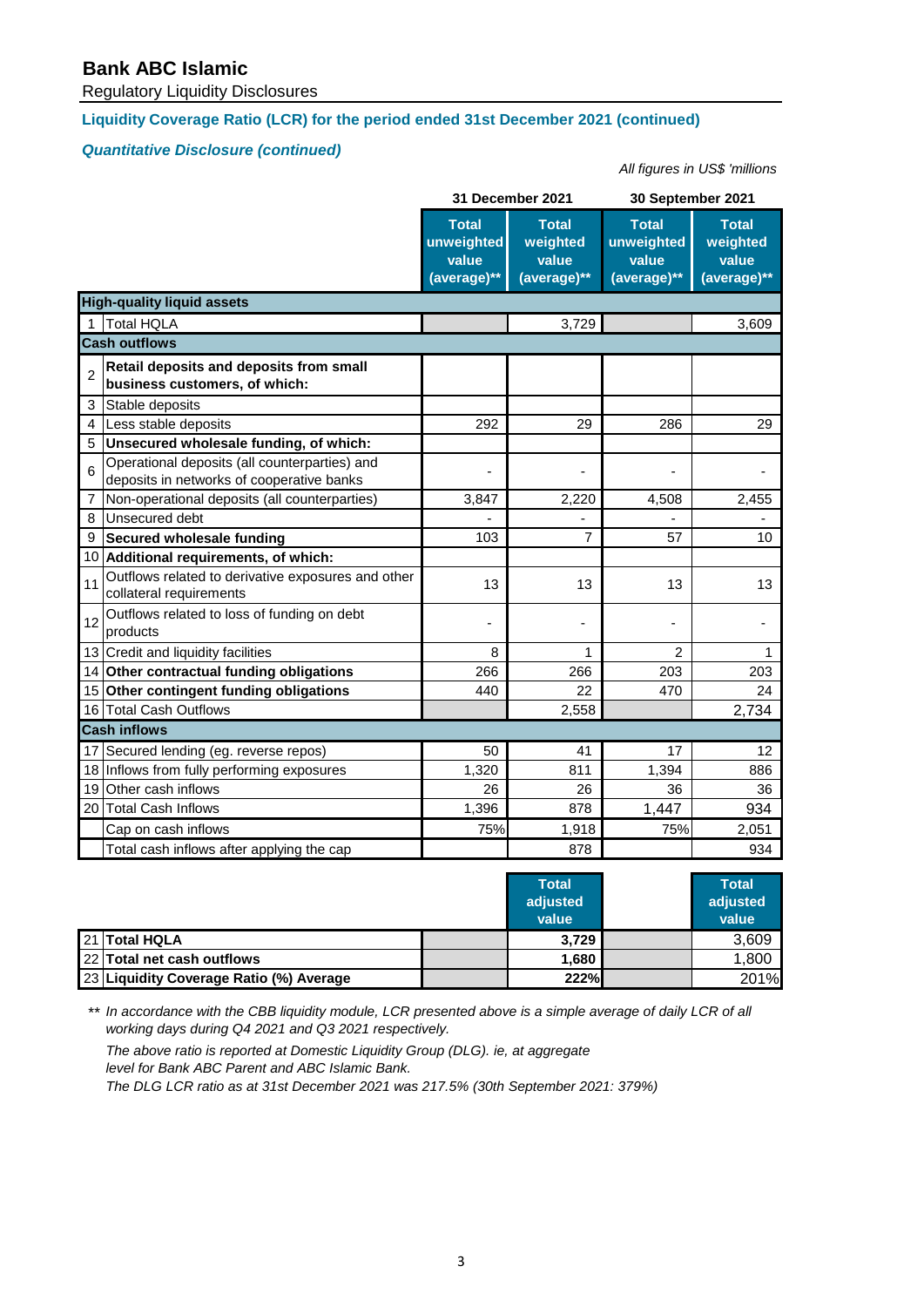# **Net Stable Fund Ratio (NSFR) for the period 31st December 2021**

# *Introduction*

In August 2018, the Central Bank of Bahrain (CBB) issued the regulations to banks operating in Bahrain on the reporting of the Net Stable Funding Ratio (NSFR) effective 31 December 2019. The purpose of this disclosure is to provide the information pursuant to CBB's Liquidity Risk Management module LM 12.5 "General Disclosure Requirements".

The NSFR is a balance sheet metric which requires institutions to maintain a stable funding profile in relation to the characteristics of their assets and off-balance sheet activities over a one-year horizon. It is the ratio between the amount of available stable funding (ASF) and the amount of required stable funding (RSF). ASF factors are applied to balance sheet liabilities and capital, based on their perceived stability and the amount of stable funding they provide. Likewise, RSF factors are applied to assets and off-balance sheet exposures according to the amount of stable funding they require. As per the CBB liquidity disclosure requirement, the Consolidated NSFR is to be published on a quarterly basis. At the last reporting date, the Group NSFR remained above 100 per cent.

To partially counteract the impact on the banks arising from Covid 19, the CBB provided banks with additional reliefs in Q1 2020 by reducing the minimum NSFR requirement from 100% to 80% until 31st December 2021. Bank ABC continued to meet the original minimum NSFR ratio at all times.

The Bank utilises internal Risk Appetite Statement thresholds ("RAS") which act as early warning indicators and safeguards to ensure NSFR is maintained above the regulatory minimum requirements.

# *Quantitative Disclosure*

At 31 December 2021, the Bank's NSFR was 113% (30th September 2021 : 107%), above the regulatory minimum. Available Stable Funding as of 31 December 2021 was around US\$ 10.2 billion (30th September 2021: 9.5 billion) as against US\$ 9.0 billion (30th September 2021: US\$ 8.9 billion) of Required Stable Funding.

The drivers of available stable funding include Bank ABC's robust capital base, substantial and reliable wholesale funding from customers and a retail deposits in MENA units. Required stable funding include financing various customers including non-financial corporates, sovereigns, PSE's , financial institutions and retail and small business customers. Bank ABC's HQLA requires minimal funding mainly due to the significant component of Level 1 assets in the portfolio.